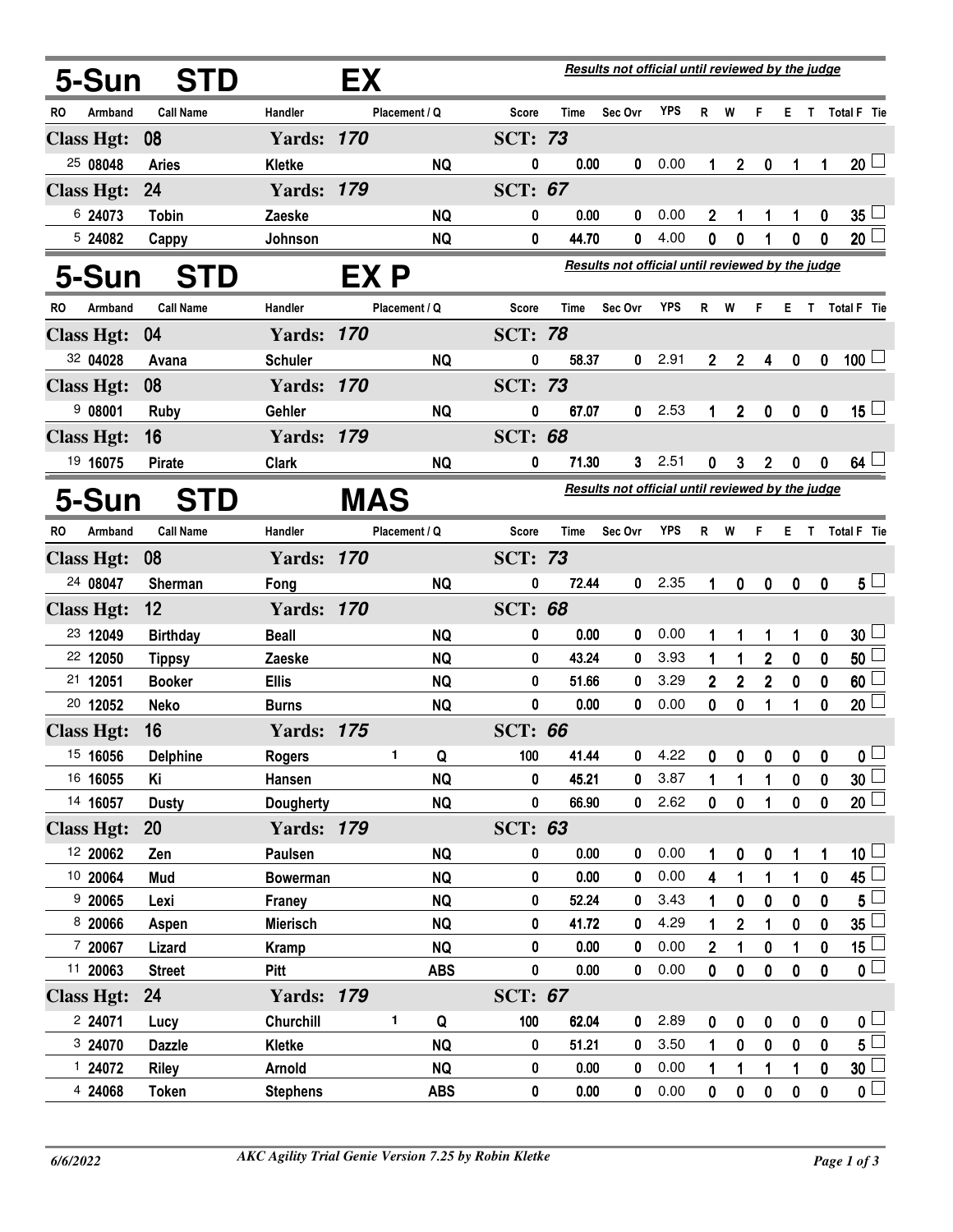| 5-Sun               |         | <b>STD</b>          |                   | <b>MASP</b> |               | Results not official until reviewed by the judge |                                                  |                                                  |                                                  |            |                |           |              |                  |                  |                         |  |  |  |
|---------------------|---------|---------------------|-------------------|-------------|---------------|--------------------------------------------------|--------------------------------------------------|--------------------------------------------------|--------------------------------------------------|------------|----------------|-----------|--------------|------------------|------------------|-------------------------|--|--|--|
| RO                  | Armband | <b>Call Name</b>    | Handler           |             | Placement / Q |                                                  | <b>Score</b>                                     | Time                                             | Sec Ovr                                          | <b>YPS</b> | R.             | W         | F.           | E.               |                  | T Total F Tie           |  |  |  |
| <b>Class Hgt:</b>   |         | 04                  | <b>Yards: 170</b> |             |               |                                                  | <b>SCT: 78</b>                                   |                                                  |                                                  |            |                |           |              |                  |                  |                         |  |  |  |
| 30 04030            |         | Whimsy              | Kletke            |             | 1.            | Q                                                | 100                                              | 51.49                                            | 0                                                | 3.30       | 0              | 0         | 0            | $\bf{0}$         | $\boldsymbol{0}$ | $\mathbf{0}$ $\Box$     |  |  |  |
| 31 04029            |         | <b>Bunny</b>        | Fong              |             |               | <b>NQ</b>                                        | 0                                                | 0.00                                             | 0                                                | 0.00       | 1              | $\bf{0}$  | $\mathbf{0}$ | 1                | 0                | 5 <sub>1</sub>          |  |  |  |
| <b>Class Hgt:</b>   |         | 08                  | <b>Yards: 170</b> |             |               |                                                  | <b>SCT: 73</b>                                   |                                                  |                                                  |            |                |           |              |                  |                  |                         |  |  |  |
| 29 08031            |         | <b>Cruiser</b>      | Larson            |             | 1             | Q                                                | 100                                              | 53.49                                            | 0                                                | 3.18       | 0              | 0         | 0            | $\boldsymbol{0}$ | $\boldsymbol{0}$ | 0 <sub>1</sub>          |  |  |  |
| 27 08033            |         | <b>Chuckles</b>     | Johnson           |             | $\mathbf{2}$  | Q                                                | 100                                              | 66.29                                            | 0                                                | 2.56       | 0              | $\bf{0}$  | 0            | 0                | 0                | $\overline{\mathbf{0}}$ |  |  |  |
| 28 08032            |         | lan                 | Hostetler         |             |               | <b>NQ</b>                                        | 0                                                | 63.55                                            | 0                                                | 2.68       | 0              | 1         | 3            | 0                | $\mathbf 0$      | $65 \Box$               |  |  |  |
| 26 08035            |         | <b>Agent Cooper</b> | <b>Beall</b>      |             |               | <b>NQ</b>                                        | 0                                                | 49.33                                            | 0                                                | 3.45       | 0              | 0         | 1            | 0                | $\mathbf{0}$     | 20                      |  |  |  |
| <b>Class Hgt:</b>   |         | 16                  | <b>Yards: 179</b> |             |               |                                                  | <b>SCT: 68</b>                                   |                                                  |                                                  |            |                |           |              |                  |                  |                         |  |  |  |
| 17 16039            |         | <b>Sunry</b>        | <b>Elzey</b>      |             | 1             | Q                                                | 100                                              | 54.18                                            | 0                                                | 3.30       | 0              | 0         | 0            | 0                | 0                | 0 <sub>1</sub>          |  |  |  |
| 18 16038            |         | <b>Mynx</b>         | Kletke            |             |               | <b>NQ</b>                                        | 0                                                | 0.00                                             | 0                                                | 0.00       | 1              | 0         | $\mathbf 0$  | 1                | $\mathbf{0}$     | $5^{\overline{}}$       |  |  |  |
| <b>Class Hgt:</b>   |         | <b>20</b>           | <b>Yards: 179</b> |             |               |                                                  | <b>SCT: 72</b>                                   |                                                  |                                                  |            |                |           |              |                  |                  |                         |  |  |  |
| 13 20045            |         | <b>Blysse</b>       | <b>Stephens</b>   |             |               | <b>ABS</b>                                       | 0                                                | 0.00                                             | 0                                                | 0.00       | 0              | 0         | 0            | 0                | 0                | 0 <sub>0</sub>          |  |  |  |
| 5-Sun               |         | <b>STD</b>          | <b>NOV</b><br>B   |             |               |                                                  |                                                  | Results not official until reviewed by the judge |                                                  |            |                |           |              |                  |                  |                         |  |  |  |
| RO                  | Armband | <b>Call Name</b>    | Handler           |             | Placement / Q |                                                  | <b>Score</b>                                     | Time                                             | Sec Ovr                                          | <b>YPS</b> | $\mathsf{R}$   | W         | F.           | E.               |                  | T Total F Tie           |  |  |  |
| <b>Class Hgt:</b>   |         | 16                  | <b>Yards: 136</b> |             |               |                                                  | <b>SCT: 68</b>                                   |                                                  |                                                  |            |                |           |              |                  |                  |                         |  |  |  |
| 2,16012             |         | <b>Ellie</b>        | <b>Dougherty</b>  |             |               | <b>NQ</b>                                        | 0                                                | 46.62                                            | 0                                                | 2.92       | 4              | 3         | $2^{\circ}$  | $\bf{0}$         | $\bf{0}$         | $75 -$                  |  |  |  |
| 5-Sun<br><b>STD</b> |         |                     |                   | <b>NOV</b>  |               | Р                                                | Results not official until reviewed by the judge |                                                  |                                                  |            |                |           |              |                  |                  |                         |  |  |  |
| RO                  | Armband | <b>Call Name</b>    | Handler           |             | Placement / Q |                                                  | Score                                            | Time                                             | Sec Ovr                                          | <b>YPS</b> | R              | W         | F            | E.               | T                | <b>Total F</b> Tie      |  |  |  |
| <b>Class Hgt:</b>   |         | 08                  | <b>Yards: 133</b> |             |               |                                                  | <b>SCT: 77</b>                                   |                                                  |                                                  |            |                |           |              |                  |                  |                         |  |  |  |
| 4 08014             |         | Crystal             | Gehler            |             |               | <b>ABS</b>                                       | 0                                                | 0.00                                             | 0                                                | 0.00       | 0              | 0         | 0            | 0                | $\mathbf{0}$     | 0 <sub>1</sub>          |  |  |  |
| <b>Class Hgt:</b>   |         | 16                  | <b>Yards: 139</b> |             |               |                                                  | <b>SCT: 72</b>                                   |                                                  |                                                  |            |                |           |              |                  |                  |                         |  |  |  |
| 15 16015            |         | Abby                | <b>Sisson</b>     |             |               | <b>ABS</b>                                       | 0                                                | 0.00                                             | 0                                                | 0.00       | 0              | 0         | 0            | 0                | 0                | 0 L                     |  |  |  |
| 5-Sun               |         | <b>STD</b>          |                   | <b>OPEN</b> |               |                                                  |                                                  |                                                  | Results not official until reviewed by the judge |            |                |           |              |                  |                  |                         |  |  |  |
| RO                  | Armband | <b>Call Name</b>    | Handler           |             | Placement / Q |                                                  | <b>Score</b>                                     | <b>Time</b>                                      | Sec Ovr                                          | <b>YPS</b> | R <sub>1</sub> | W         | F.           | Е.               |                  | T Total F Tie           |  |  |  |
| <b>Class Hgt:</b>   |         | 08                  | <b>Yards: 148</b> |             |               |                                                  | <b>SCT: 71</b>                                   |                                                  |                                                  |            |                |           |              |                  |                  |                         |  |  |  |
| 8 08006             |         | <b>Tyger</b>        | <b>Rogers</b>     |             |               | <b>NQ</b>                                        | 0                                                | 53.86                                            | 0                                                | 2.75       | $\mathbf 2$    | 0         | 0            | $\pmb{0}$        | 0                | 10 <sup>1</sup>         |  |  |  |
| 7 08007             |         | <b>Kodak</b>        | <b>Mork</b>       |             |               | <b>NQ</b>                                        | 0                                                | 0.00                                             | 0                                                | 0.00       | $\mathbf{3}$   | $\pmb{0}$ | 1            | 1                | $\pmb{0}$        | $35\Box$                |  |  |  |
| <b>Class Hgt:</b>   |         | 16                  | <b>Yards: 150</b> |             |               |                                                  | <b>SCT: 65</b>                                   |                                                  |                                                  |            |                |           |              |                  |                  |                         |  |  |  |
| 6 16008             |         | <b>Mikka</b>        | Hansen            |             |               | <b>NQ</b>                                        | 0                                                | 60.07                                            | 0                                                | 2.50       | 4              | 1         | 2            | $\pmb{0}$        | 0                | $65$ $\Box$             |  |  |  |
| 5,16010             |         | <b>Tijs</b>         | <b>Parker</b>     |             |               | <b>NQ</b>                                        | 0                                                | 0.00                                             | 0                                                | 0.00       | $\overline{2}$ | 1         | $\mathbf 1$  | 1                | $\mathbf 0$      | $35\sqcup$              |  |  |  |
| <b>Class Hgt:</b>   |         | <b>20</b>           | <b>Yards: 152</b> |             |               |                                                  | <b>SCT: 62</b>                                   |                                                  |                                                  |            |                |           |              |                  |                  |                         |  |  |  |
| 2 20079             |         | <b>Ballerina</b>    | <b>Wells</b>      |             | 1             | Q                                                | 94                                               | 65.10                                            | 3 <sup>2</sup>                                   | 2.33       | 0              | 0         | 0            | 0                | $\boldsymbol{0}$ | $6\sqcup$               |  |  |  |
| 1 20081             |         | Luka                | Pettenski         |             |               | <b>NQ</b>                                        | 0                                                | 46.05                                            | 0                                                | 3.30       | 1              | 3         | 0            | 1                | 1                | $25 \Box$               |  |  |  |
| 5-Sun               |         | <b>STD</b>          |                   |             | PEN           | P                                                |                                                  |                                                  | Results not official until reviewed by the judge |            |                |           |              |                  |                  |                         |  |  |  |
| RO                  | Armband | <b>Call Name</b>    | Handler           |             | Placement / Q |                                                  | <b>Score</b>                                     | <b>Time</b>                                      | Sec Ovr                                          | <b>YPS</b> | R W            |           | F.           |                  |                  | E T Total F Tie         |  |  |  |
| <b>Class Hgt:</b>   |         | $\overline{12}$     | <b>Yards: 150</b> |             |               |                                                  | <b>SCT: 70</b>                                   |                                                  |                                                  |            |                |           |              |                  |                  |                         |  |  |  |